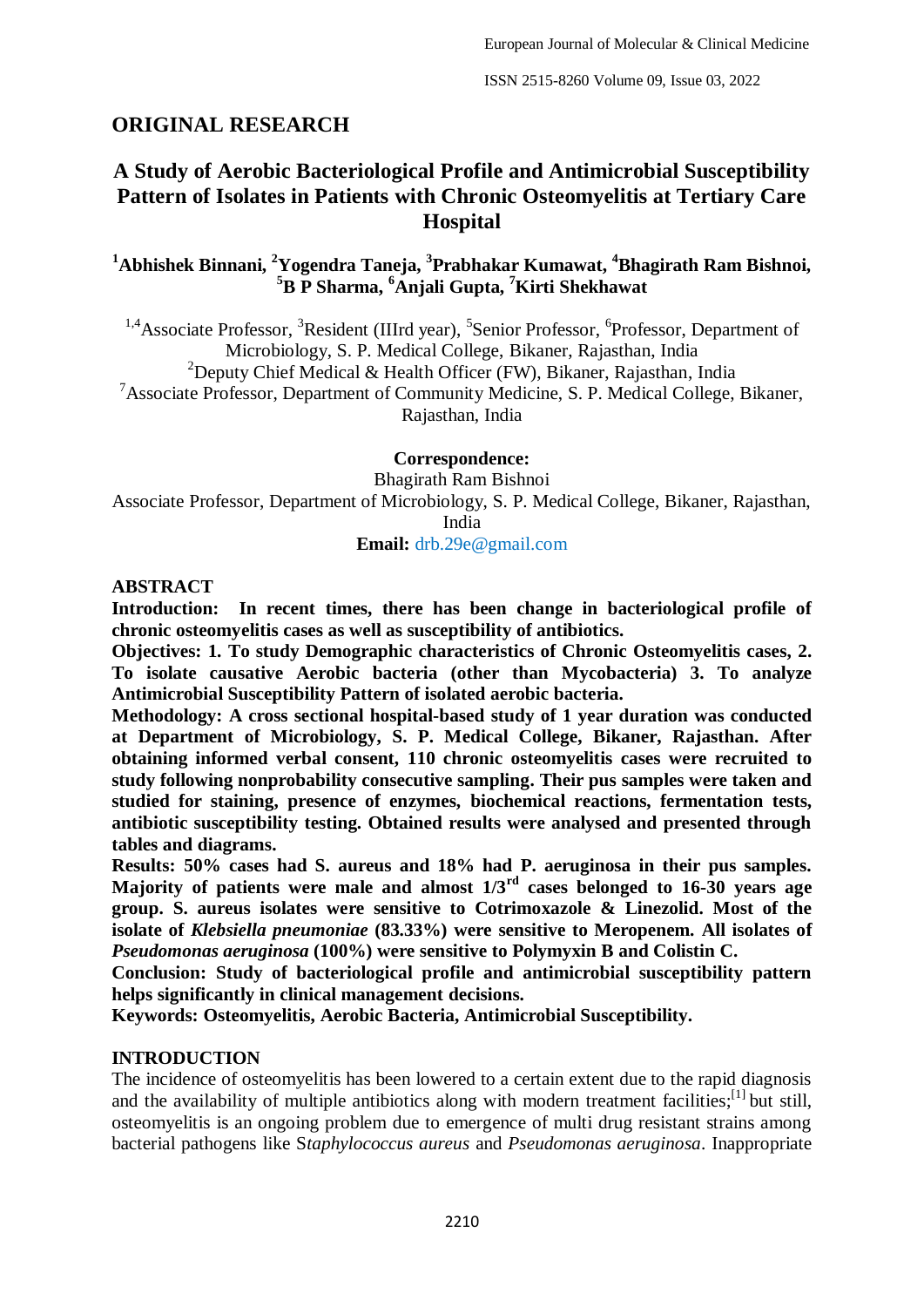and excessive use of antibiotics is considered as the main cause of development of drug resistance.[2]

In all cases of osteomyelitis including chronic osteomyelitis most commonly isolated microorganism is *Staphylococcus aureus*. [3], [4], [5], [6]. Other bacteria causing chronic osteomyelitis are *Pseudomonas spp, E.coli, Proteus spp, Klebsiella spp, Coagulase negative Staphylococci, Enterococcus spp, Enterobacter spp, Acinetobacter spp,* anaerobes like *Pepto-streptococcus*  spp, Bacteroides spp, Clostridium spp.<sup>[7]</sup>The infection generally is due to a single organism, but polymicrobial infections can occur, especially in the diabetic foot [8]. But there has been a change in trend of profile of causative organisms with gram negative bacilli emerging as significant causative agent in recent times. $[8]$ 

These circumstances mandate the need to isolate causative agent and to know its antimicrobial susceptibility pattern from each and every such case to target and treat infection with precision instead of blindly prescribing antibiotics and waiting for the result thus delaying the process of healing in already a chronic and debilitating illness.The key to successful management is early diagnosis and appropriate surgical and antimicrobial treatment. A multidisciplinary approach is required, involving an orthopedic surgeon and an infectious disease specialist [8].

Hence, this study was undertaken in an effort to assist clinicians in the effective management of this condition and provide an antibiogram for starting of proper empiric therapy as long as the results of culture and sensitivity would be obtained to reduce cost and period of treatment of these patients.

# **OBJECTIVES**

- 1. To study demographic characteristics of chronic osteomyelitis cases
- 2. To isolate and identify causative Aerobic bacteria (other than Mycobacteria) from pus discharge obtained from cases of chronic osteomyelitis.
- 3. To study and analyze the pattern of antimicrobial susceptibility of isolatedbacteria from cases of chronic osteomyelitis.

# **METHODOLOGY**

This study was a cross sectional study conducted at Department of Microbiology, Sardar Patel Medical College, Bikaner and samples were collected from P.B.M. Hospital, Bikaner from Jan 2021 to Dec 2021. 110 eligible (OPD/ IPD patient with clinical signs and symptoms of Chronic Osteomyelitis & presence of Discharging sinus who gave informed verbal consent) study subjects were selected through consecutive nonprobability sampling. Tubercular Osteomyelitis cases were excluded from study. After thorough sterile cleaning of discharging sinus, 2 pus samples were collected from each patient, first sample was used for gram's staining and ZN staining; second sample was used for inoculation into nutrient agar, blood agar and McConkey agar plates to study staining characteristics, presence of enzymes e.g. oxidase, catalase, coagulase; biochemical reactions, fermentation tests, antibiotic susceptibility testing for by Modified Kirby-Bauer disc diffusion method <sup>[9]</sup> (as per the latest Clinical and Laboratory Standards Institute (CLSI) guidelines.<sup>[10]</sup>) for Gram positive, Gram Negative bacteria and Peudomonas. Plates were examined after this period for growth of bacterial colonies and characteristics such as colony size, shape, elevation, margins, surface, edges, colour, structure, consistency and emulsifiability. Blood agar was also examined for presence of hemolysis around a colony and any evidence of spreading colonies (swarming). The organism forming colony was further identified by methods specified by Mackie & McCartney. Motility of Gram-Negative Bacilli was tested by Hanging Drop method. Data thus collected were entered into Microsoft excel and analysed in form of tables and figures for appropriate representation.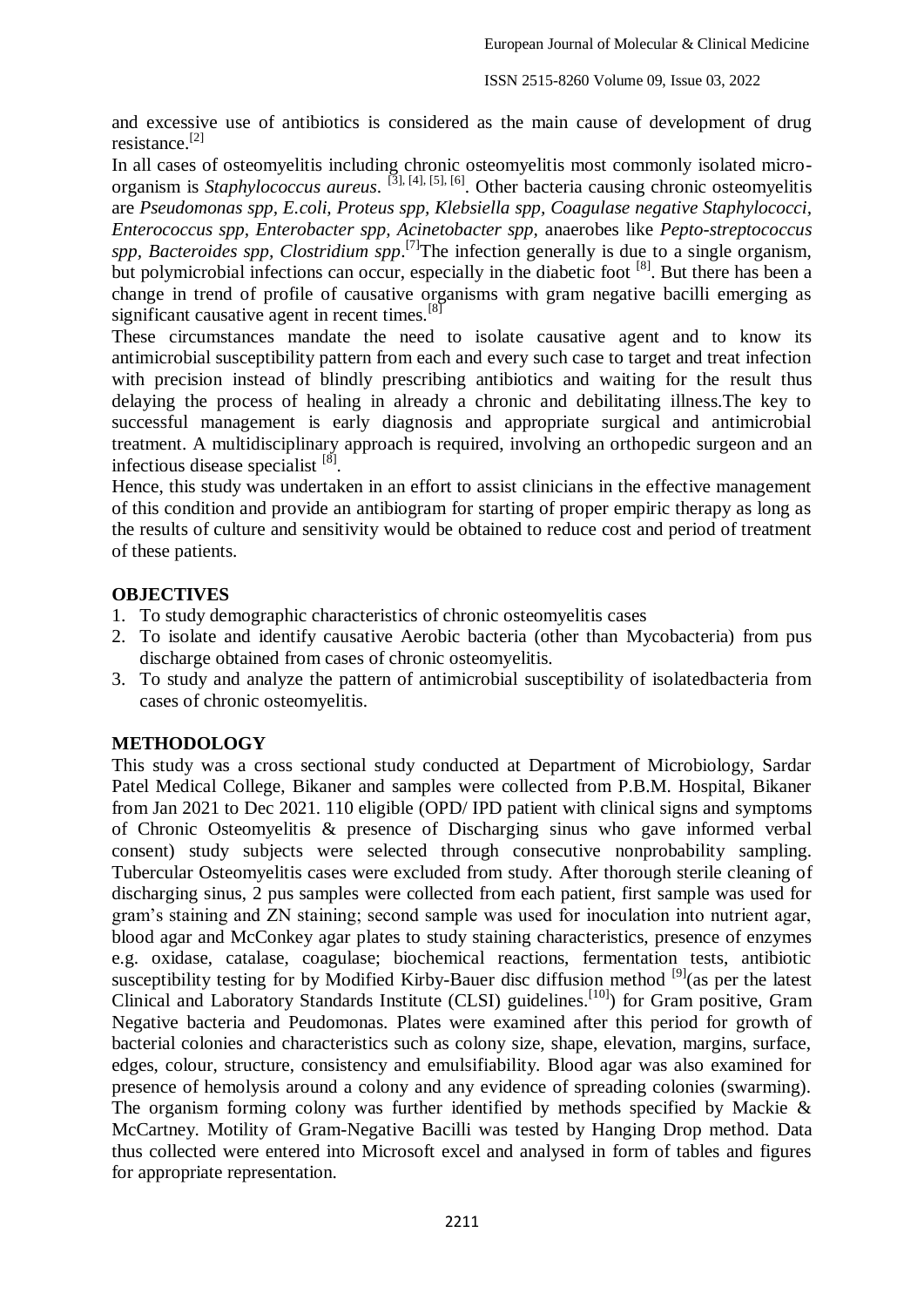### **RESULTS**

50% cases had S. aureus and 18% had P. aeruginosa in their pus samples. Majority of patients were male and almost  $1/3^{rd}$  cases belonged to 16-30 years age group.

S. aureus isolates were observed to be sensitive to Cotrimoxazole & Linezolid. Most of the isolate of *Klebsiella pneumoniae* (83.33%), *E.coli* (88.89%) and all isolates of *Proteus mirabilis* (100%) were sensitive to Meropenem.

All isolates of *Pseudomonas aeruginosa* (100%) and*Acinetobacter baumannii* (100%) were sensitive to Polymyxin B and Colistin.c While all isolates of *Acinetobacter baumannii*(100%) were resistant to Piperacillin, Ceftazidime and Aztreonam.

| S. No. | <b>Characteristics</b>                               | No. | $\frac{0}{0}$ |
|--------|------------------------------------------------------|-----|---------------|
| 1.     | <b>Sex</b>                                           |     |               |
|        | <b>Male</b>                                          | 81  | 73.64         |
|        | <b>Female</b>                                        | 29  | 26.36         |
| 2.     | <b>Age Group (years)</b>                             |     |               |
|        | $0 - 15$                                             | 12  | 10.91         |
|        | $16 - 30$                                            | 38  | 34.54         |
|        | $31 - 45$                                            | 35  | 31.82         |
|        | 46-60                                                | 14  | 12.73         |
|        | >60                                                  | 11  | 10.0          |
| 3.     | <b>Gram Positive Cocci</b>                           |     |               |
|        | Staphylococcus aureus                                | 55  | 50            |
|        | <b>CONSCoagulase Negative Staphylococcus Species</b> | 3   | 2.73          |
| 4.     | <b>Gram Negative Bacilli</b>                         |     |               |
|        | Pseudomonas aeruginosa                               | 20  | 18.18         |
|        | Klebsiella pneumoniae                                | 12  | 10.91         |
|        | Escherichia coli                                     | 9   | 8.18          |
|        | Acinetobacter baumannii                              | 8   | 7.27          |
|        | <b>Proteus mirabilis</b>                             | 3   | 2.73          |

**Table1: Population Characteristics of Chronic Osteomyelitis cases**



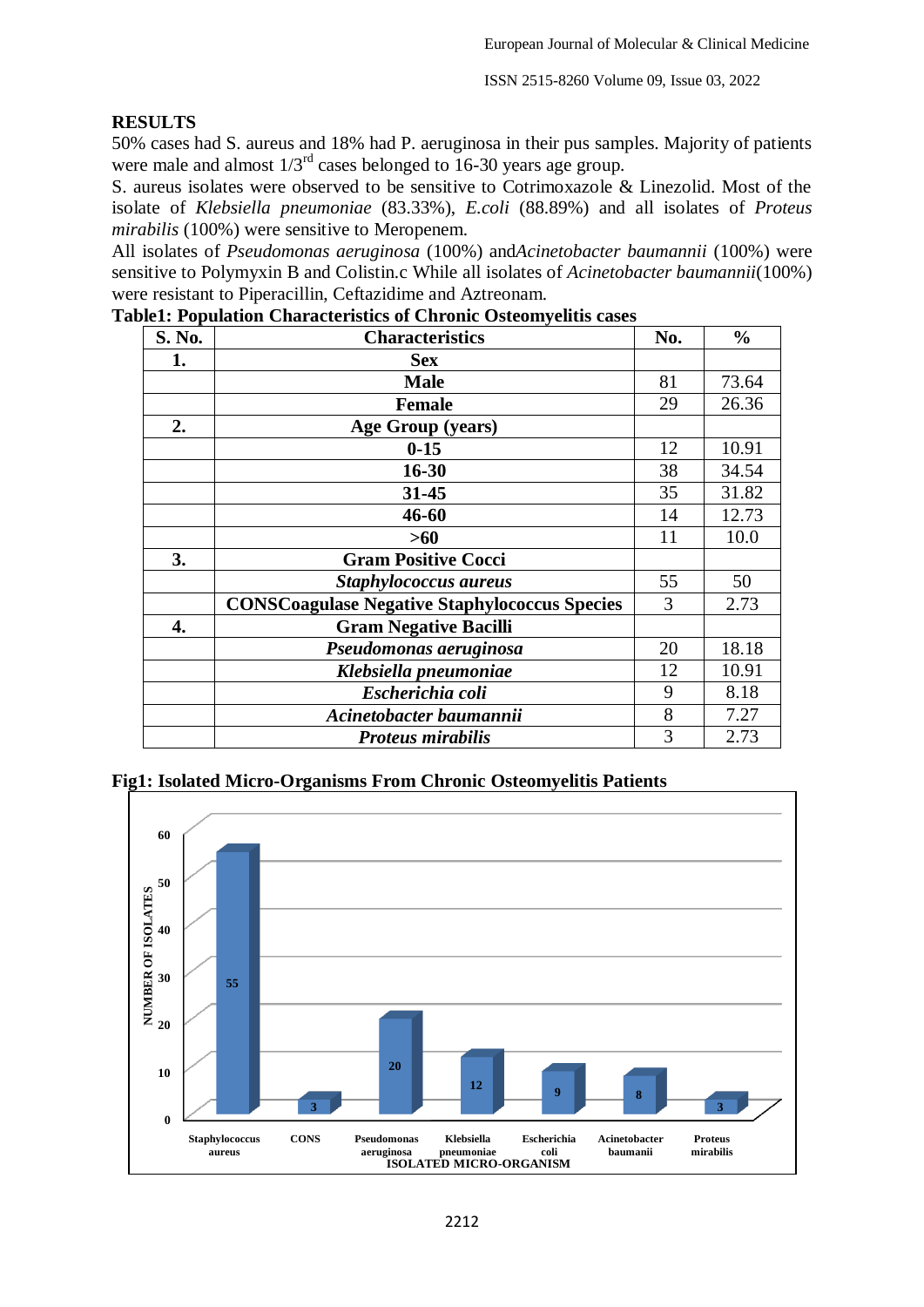ISSN 2515-8260 Volume 09, Issue 03, 2022

| radical infinitional dadceptionity pattern of Grant positive homets<br><b>Antimicrobial agent</b> | Staphylococcus aureus (n=55) | $CONS(n=3)$      |                  |                  |
|---------------------------------------------------------------------------------------------------|------------------------------|------------------|------------------|------------------|
|                                                                                                   | <b>Sensitive</b>             | <b>Resistant</b> | <b>Sensitive</b> | <b>Resistant</b> |
| Penicillin G $(10\mu g)$                                                                          | $11(20\%)$                   | $44(80\%)$       | $0(0\%)$         | $3(100\%)$       |
| Ampicillin/Sulbactam (10μg/10μg)                                                                  | 36(65.45%)                   | 19(34.55%)       | 2(66.67%)        | 1(33.33%)        |
| Cefuroxime $(30\mu g)$                                                                            | 14 (25.46%)                  | 41 (74.54%)      | $0(0\%)$         | $3(100\%)$       |
| Cefoxitin $(30\mu g)$                                                                             | 42 (76.36%)                  | 13 (23.64%)      | $3(100\%)$       | $0(0\%)$         |
| Amikacin (30µg)                                                                                   | 50 (90.91%)                  | 05(09.09%)       | $3(100\%)$       | $0(0\%)$         |
| Tetracycline (30µg)                                                                               | 44 (80%)                     | 11(20%)          | $3(100\%)$       | $0(0\%)$         |
| Clindamycin $(2\mu g)$                                                                            | 30 (54.54%)                  | 25 (45.46%)      | $0(0\%)$         | $3(100\%)$       |
| Azithromycin(15µg)                                                                                | 30 (54.54%)                  | 25 (45.46%)      | $0(0\%)$         | $3(100\%)$       |
| Levofloxacin (5µg)                                                                                | 48 (87.27%)                  | 07(12.73%)       | $3(100\%)$       | $0(0\%)$         |
| Co-trimoxazole (25µg)                                                                             | 41 (74.54%)                  | 14 (25.46%)      | 2(66.67%)        | 1(33.33%)        |
| Vancomycin $(30\mu g)$                                                                            | 55 (100%)                    | $0(0\%)$         | $3(100\%)$       | $0(0\%)$         |
| Linezolid $(30\mu g)$                                                                             | 55 (100%)                    | $0(0\%)$         | $3(100\%)$       | $0(0\%)$         |

### **Table2: Antimicrobial susceptibility pattern of Gram-positive isolates**





| Table3: Antimicrobial susceptibility pattern of Gram-negative bacilli (fermenters) |  |  |  |
|------------------------------------------------------------------------------------|--|--|--|
|                                                                                    |  |  |  |

| Antimicrobi         | Klebsiella pneumoniae |                  |                                      | Escherichia coli | <b>Proteus mirabilis</b> |                  |  |
|---------------------|-----------------------|------------------|--------------------------------------|------------------|--------------------------|------------------|--|
| al agent            | $(n=12)$              |                  |                                      | $(n=09)$         | $(n=03)$                 |                  |  |
|                     | <b>Sensitive</b>      | <b>Resistant</b> | <b>Sensitive</b><br><b>Resistant</b> |                  | <b>Sensitive</b>         | <b>Resistant</b> |  |
| <b>Ampicillin</b>   | $0(0\%)$              | $12(100\%)$      | $0(0\%)$                             | $9(100\%)$       | 1(33.33%)                | 2(66.67%)        |  |
| $(10\mu g)$         |                       |                  |                                      |                  |                          |                  |  |
| <b>Cefotaxime</b>   | 2(16.67%)             | 10(83.33%)       | 2(22.22%)                            | 7(77.78%)        | $1(33.33\%)$             | 2(66.67%)        |  |
| $(30\mu g)$         |                       |                  |                                      |                  |                          |                  |  |
| <b>Cefepime</b>     | 7(58.33%)             | 5(41.67%)        | 6(66.67%)                            | 3(33.33%)        | 2(66.67%)                | $1(33.33\%)$     |  |
| $(30\mu g)$         |                       |                  |                                      |                  |                          |                  |  |
| <b>Piperacillin</b> | 8(66.67%)             | 4(33.33%)        | 5(55.55%)                            | 4(44.45%)        | $3(100\%)$               | $0(0\%)$         |  |
| $+Tazobacta$        |                       |                  |                                      |                  |                          |                  |  |
| m                   |                       |                  |                                      |                  |                          |                  |  |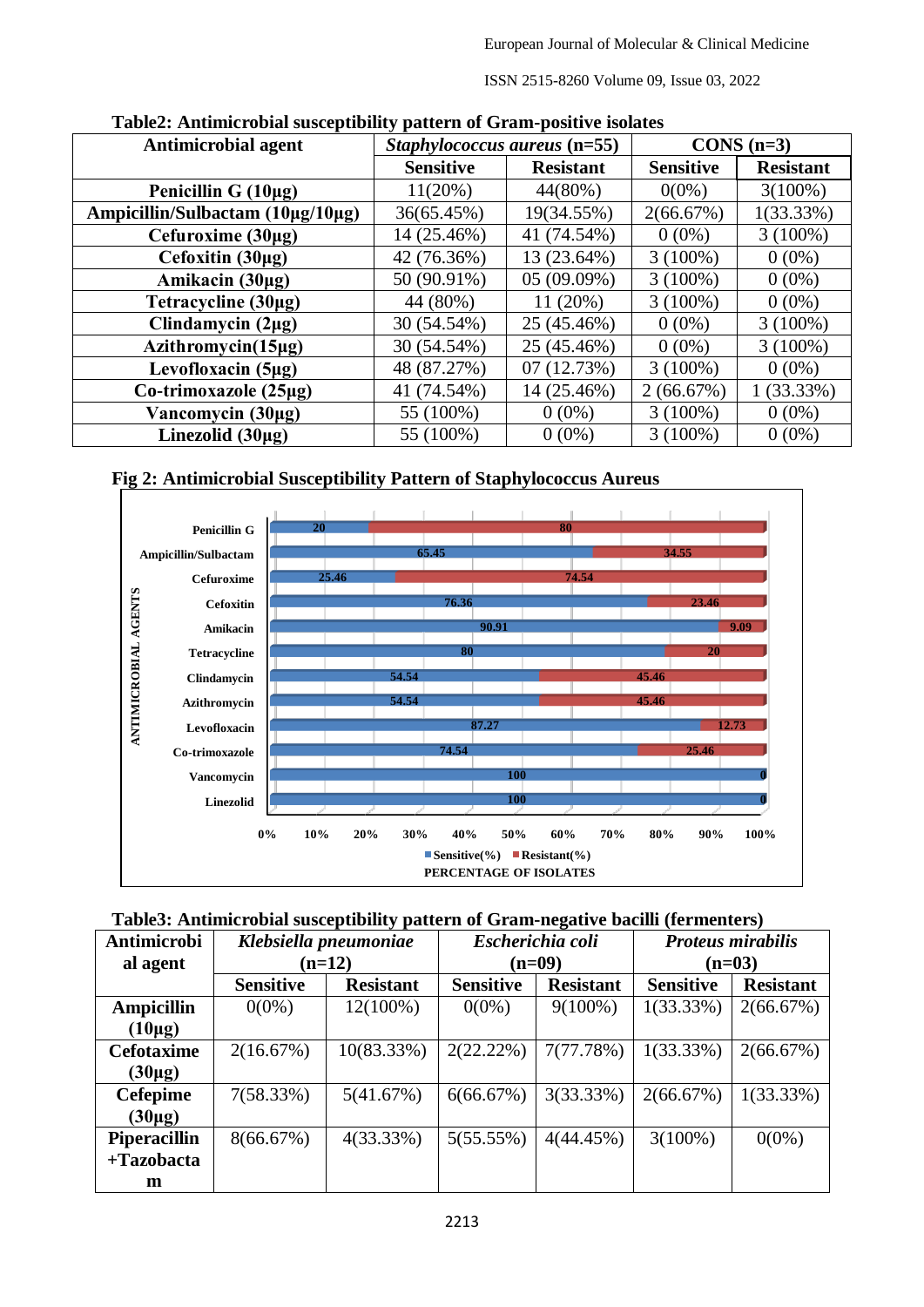| $(100+10\mu g)$     |            |           |           |              |              |            |
|---------------------|------------|-----------|-----------|--------------|--------------|------------|
| Amikacin            | 7(58.33%)  | 5(41.67%) | 3(33.33%) | 6(66.67%)    | $1(33.33\%)$ | 2(66.67%)  |
| $(30\mu g)$         |            |           |           |              |              |            |
| <b>Tetracycline</b> | $6(50\%)$  | $6(50\%)$ | 2(22.22%) | 7(77.78%)    | $0(0\%)$     | $3(100\%)$ |
| $(30\mu g)$         |            |           |           |              |              |            |
| Levofloxaci         | 8(66.67%)  | 4(33.33%) | 8(88.89%) | $1(11.11\%)$ | 1(33.33%)    | 2(66.67%)  |
| $n(5\mu g)$         |            |           |           |              |              |            |
| $Co-$               | $6(50\%)$  | $6(50\%)$ | 4(44.45%) | 5(55.55%)    | $0(0\%)$     | $3(100\%)$ |
| trimoxazole         |            |           |           |              |              |            |
| $(25\mu g)$         |            |           |           |              |              |            |
| <b>Meropenem</b>    | 10(83.33%) | 2(16.67%) | 8(88.89%) | $1(11.11\%)$ | $3(100\%)$   | $0(0\%)$   |
| $(10\mu g)$         |            |           |           |              |              |            |

ISSN 2515-8260 Volume 09, Issue 03, 2022

# **Fig 3: Antimicrobial Susceptibility Pattern Of Klebsiella Pneumoniae**



### **Table4: Antimicrobial susceptibility pattern of Gram-negative bacilli (non-fermenters)**

| <b>Antimicrobial agent</b>              | <b>Pseudomonas</b>  |                  | Acinetobacter          |                  |
|-----------------------------------------|---------------------|------------------|------------------------|------------------|
|                                         | $aeruginosa$ (n=20) |                  | <i>baumannii</i> (n=8) |                  |
|                                         | <b>Sensitive</b>    | <b>Resistant</b> | <b>Sensitive</b>       | <b>Resistant</b> |
| Piperacillin (30µg)                     | $8(40\%)$           | $12(60\%)$       | $0(0\%)$               | $8(100\%)$       |
| Ceftazidime(30µg)                       | 7(35%)              | 13(65%)          | $0(0\%)$               | $8(100\%)$       |
| Cefepime $(30\mu g)$                    | $9(50\%)$           | $11(55\%)$       | 2(25%)                 | 6(75%)           |
| Piperacillin+Tazobactam( $100+10\mu$ g) | $12(60\%)$          | $08(40\%)$       | 2(25%)                 | 6(75%)           |
| Amikacin (30µg)                         | $08(40\%)$          | $12(60\%)$       | 3(37.5%)               | 5(62.5%)         |
| Levofloxacin (5µg)                      | 09(45%)             | $11(55\%)$       | 5(62.5%)               | 3(37.5%)         |
| Aztreonam $(30\mu g)$                   | $08(40\%)$          | $12(60\%)$       | $0(0\%)$               | $8(100\%)$       |
| Meropenem $(10\mu g)$                   | $16(80\%)$          | 04(20%)          | 3(37.5%)               | 5(62.5%)         |
| Polymyxin B(300IU)                      | 20(100%)            | $0(0\%)$         | $8(100\%)$             | $0(0\%)$         |
| $Colistin(10\mu g)$                     | 20(100%)            | $0(0\%)$         | $8(100\%)$             | $0(0\%)$         |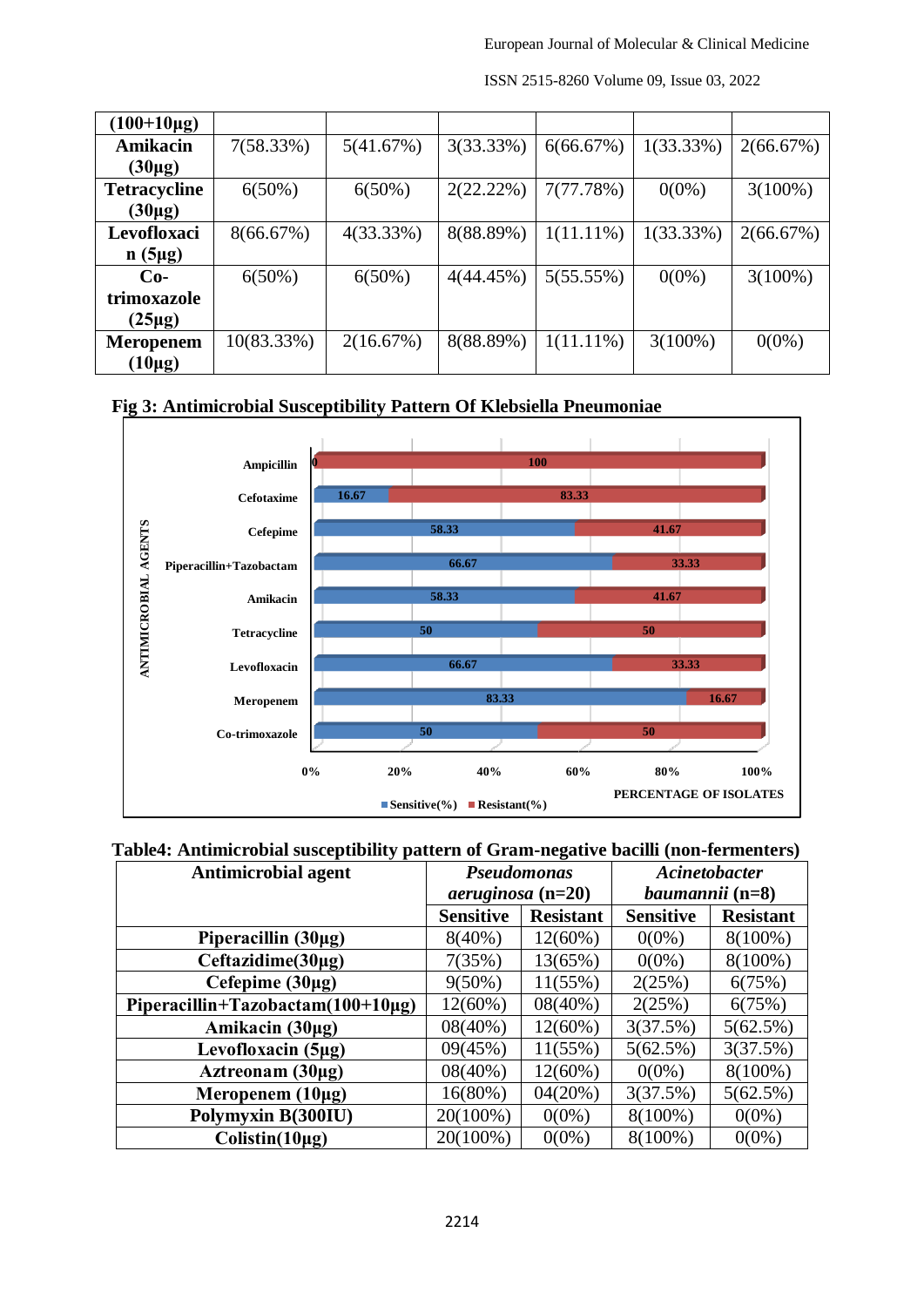ISSN 2515-8260 Volume 09, Issue 03, 2022



**Fig 4: Antimicrobial Susceptibility Pattern Of Pseudomonas Aeroginosa**

# **DISCUSSION**

Chronic osteomyelitis is one of the most frequent disease and is reported to be a considerable health care burden among the developing countries like India. An increase in the emergence of drug resistant strains makes treatment even more complicated. Hence, area-wise studies on bacteriological profiles and their antimicrobial susceptibility pattern are essential to guide policy on the appropriate use of antibiotics.In our study the incidence of chronic osteomyelitis was high in males (73.64%) and majority of patients were in age groups between 16-45 reason being the younger and middle age groups are more accident prone because of their occupation and lifestyle.These findings correlate with the findings of studies carried out by R. V. Shahet al  $^{[11]}$  with majority of cases i.e. 78% was in age group 20-70 years and S. Chakravarty et al<sup>[12]</sup>with majority of cases in age group 16-45 year.*Staphylococcus aureus* was the most commonly isolated micro-organism and this finding correlates with the findings of studies carried out by A. Pandey et al  $[14]$ in which *Staphylococcus aureus* (49.41%)was also most commonly isolated microorganism.*Pseudomonas Aeruginosa* was the 2<sup>nd</sup> most commonly isolated micro-organism i.e. 18.18% and this finding correlates with the findings of studies carried out by K. Zerzy et al<sup>[15]</sup>in which *Pseudomonas Aeruginosa*(16.12%)was also 2<sup>nd</sup>most commonly isolated microorganism.*Klebsiella pneumoniae* was found to be the most commonly isolated microorganism of *Enterobacteriaceae* family i.e. 10.91% and this finding correlates with the findings of studies by A. Pandey et  $a^{[14]}$  in which *Klebsiella pneumonia* (9.41%)was alsomost commonly isolated micro-organism of *Enterobacteriaceae* family.

| <b>Studies</b> | St.           |            | K.         | E. coli                  |           |           | <b>CONS</b> |
|----------------|---------------|------------|------------|--------------------------|-----------|-----------|-------------|
|                | <i>aureus</i> | Aeruginosa | pneumoniae |                          | baumannii | mirabilis |             |
| Ruchi V.       | 60.60%        | 13.13%     | 13.13%     | 4.04%                    | 6.06%     |           | 3.03%       |
| Shah $^{[11]}$ |               |            |            |                          |           |           |             |
| G.             | 53.48%        | 10.46%     | 5.82%      | $\overline{\phantom{a}}$ | 6.97%     | 9.30%     | 13.95%      |
| Suguneshwari   |               |            |            |                          |           |           |             |

**Table-5: Comparison of micro-biological profile with other studies.**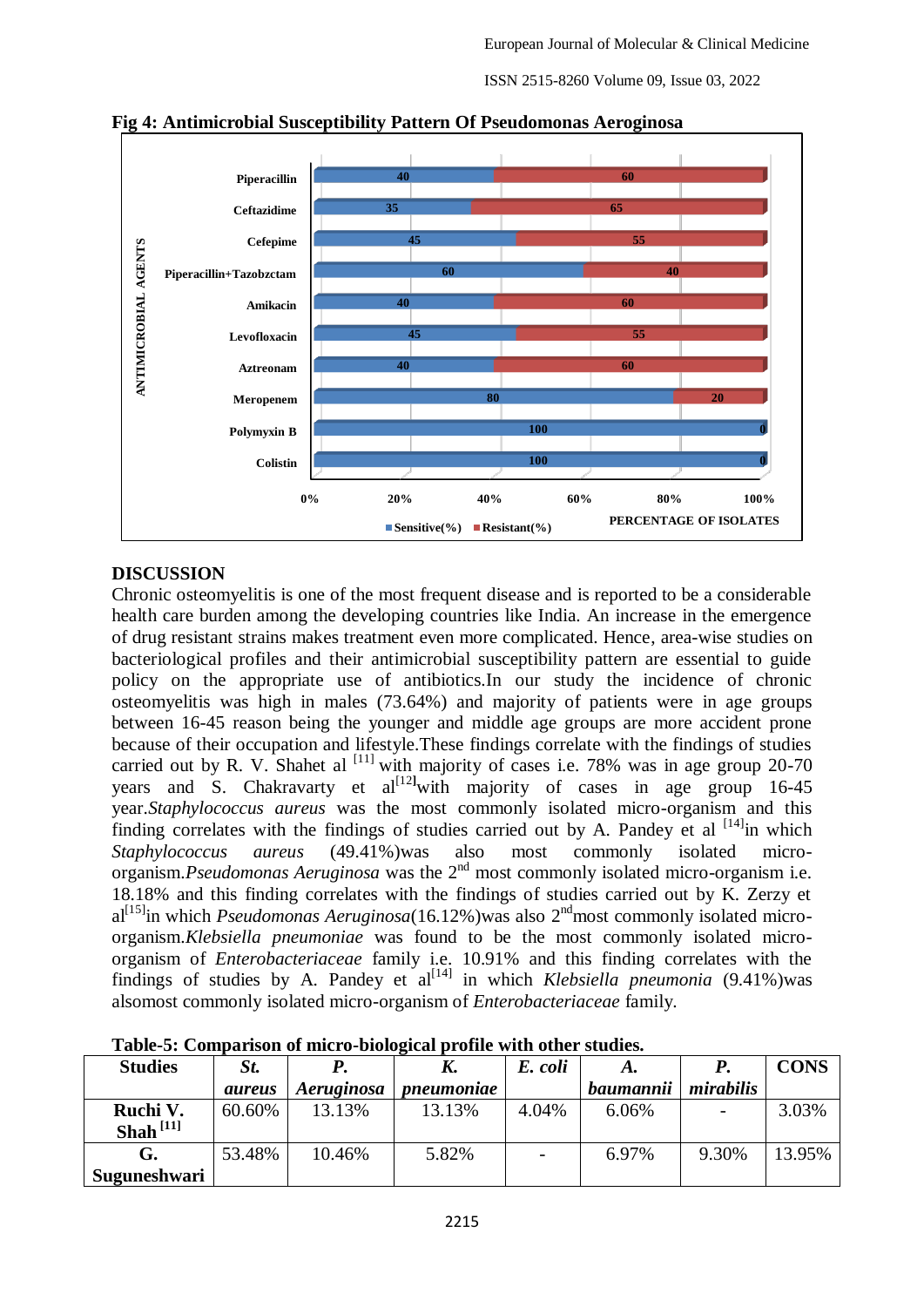| et al $^{[16]}$        |        |        |        |        |       |       |       |
|------------------------|--------|--------|--------|--------|-------|-------|-------|
| S.                     | 51%    | 10%    | 5%     | 14%    |       | 7%    | 4.4%  |
| <b>Chakarvarty</b>     |        |        |        |        |       |       |       |
| et al $^{[12]}$        |        |        |        |        |       |       |       |
| [17]<br>M.ali et al    | 58%    | 10%    | 6%     | 6%     |       | 4%    | 14%   |
| A.pandey et al $[14]$  | 49.41% | 20%    | 9.41%  | 17.64% |       | 2.35% | 20%   |
|                        |        |        |        |        |       |       |       |
| K. Zerzy et al<br>[15] | 38.71% | 16.12% | 3.22%  | 12.9%  | 3.22% | 3.22% | 9.68% |
| Dr. Hassani            | 42.05% | 11.36% | 2.26%  | 1.13%  |       | 4.54% | 4.54% |
| et al $^{[18]}$        |        |        |        |        |       |       |       |
| <b>Present study</b>   | 50%    | 18.18% | 10.91% | 8.18%  | 7.27% | 2.73% | 2.73% |

ISSN 2515-8260 Volume 09, Issue 03, 2022

*Staphylococcus aureus* was found to be sensitive to Vancomycin(100%), Linezolid(100%),Amikacin(90.91%) that correlate with the findings of studies by A. Pandey et al [14]in that *Staphylococcus aureus* was sensitive to Vancomycin(100%), Linezolid(100%).*Pseudomonas aeruginosa* was sensitive to polymyxin B (100%), Colistin (100%), Piperacillin+Tazobactam (60%).

These findings correlate with the findings in studies by A. pandey et al  $[14]$  in that *Pseudomonas aeruginosa* was sensitive to Colistin (100%) in which *Pseudomonas aeruginosa* was sensitive toPiperacillin+Tazobactam (75%). micro-organism belonging to *Enterobacteriaceae* familywas found to be sensitive to Meropenem (87.5%), Levofloxacin (70.83%), Piperacillin +Tazobactam(66.66%) that correlate with the findings of G. Suguneshwari et al<sup>[16]</sup>in that *Enterobacteriaceae*family was sensitive to Meropenem (92.3%), Levofloxacin (84.6%) and Piperacillin +Tazobactam(84.6%).

Among all the *Staphylococcus aureus* isolates number of strains showing resistance to cefoxitin 30μg which is used as surrogate marker for methicillin resistance (as per CLSI) was found to be in comparable limits with other studies.

Most of the *Staphylococcus aureus* were found to be sensitive to amikacin, vancomycin and linezolid, whereas only three-fourth of the strains were sensitive to cotrimoxazole, tetracycline and levofloxacin. Antibiotic sensitivity patterrn of *Pseudomonas aeruginosa,* the most commonly isolated gram-negative bacilli demonstrates resistance to commonly used drugs such as cephalosporins, aminoglycosides and fluoroquinolones, limiting choice of treatment to carbapenems.Another major group of bacteria associated with chronic osteomyelitis is *Enterobacteriaceae* family accounting for total 24 casesi.e. 21.81% including *Klebsiella pneumoniae*, *Escherichia coli* and *Proteus mirabilis*, of all culture positive cases. This group showed alarming resistance to all drugs under study except for carbapenem group.

# **CONCLUSION**

In all the studies with which present study was compared, though the age sex distribution and bacteriological profile were similar by and large but the sensitivity pattern of anti-bacterial in different groups of organisms isolated varied to large extent highlighting the major demographic variation and need for determining the prevalent anti-biogram of a particular region for proper management of disease.

# **RECOMMENDATION**

Sensitivity of isolates from cases of osteomyelitis differ from place to place and time to time. Therefore, it is important to know the microbiological profile and susceptibility pattern prevalent in particular demographic region to assist clinician in starting a regimen that is most likely to eliminate infection as long as the culture reports confirms the micro-organism and its